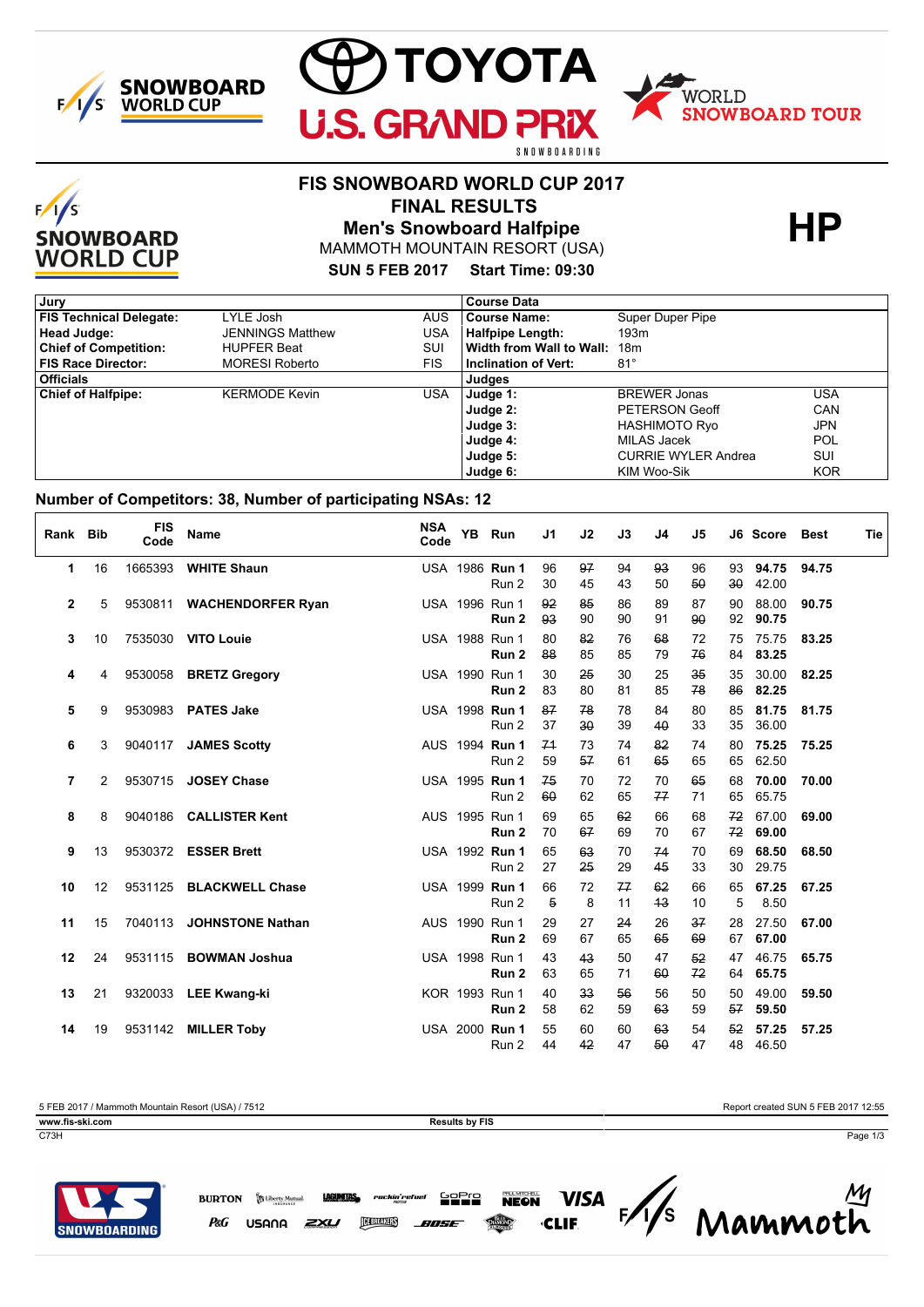





## **FIS SNOWBOARD WORLD CUP 2017 FINAL RESULTS**

**Men's Snowboard Halfpipe HP** 

MAMMOTH MOUNTAIN RESORT (USA)

**SUN 5 FEB 2017 Start Time: 09:30**

### **Number of Competitors: 38, Number of participating NSAs: 12**

| Rank Bib |                | <b>FIS</b><br>Code | Name                       | <b>NSA</b><br>Code | YB Run                  | J1         | J2              | J3       | J4         | J5                 |          | J6 Score Best            | Tie   |
|----------|----------------|--------------------|----------------------------|--------------------|-------------------------|------------|-----------------|----------|------------|--------------------|----------|--------------------------|-------|
| 15       | $\overline{7}$ |                    | 1184968 MALIN Markus       | <b>FIN</b>         | 1987 Run 1<br>Run 2     | 60<br>5    | 55<br>12        | 58<br>13 | 64<br>43   | 45<br>4            | 10       | 55 57.00<br>10.00        | 57.00 |
| 15       | 36             |                    | 9320093 KWEON Lee-jun      |                    | KOR 1997 Run 1<br>Run 2 | 52<br>29   | 57<br>31        | 56<br>35 | 59<br>24   | 56<br>29           | 59       | 57.00<br>25 28.50        | 57.00 |
| 17       | 27             |                    | 9531158 TAIT Rakai         |                    | NZL 1998 Run 1<br>Run 2 | 50<br>21   | 53<br>22        | 54<br>19 | 55<br>45   | 64<br>25           | 54       | 54.00<br>22 21.00        | 54.00 |
| 18       | 41             |                    | 9530516 FARROW Benjamin    |                    | USA 1992 Run 1<br>Run 2 | 45<br>40   | 50<br>18        | 52<br>24 | 54<br>20   | 58<br>18           | 56<br>20 | 53.00<br>19.00           | 53.00 |
| 19       | 26             |                    | 9100302 NIBLETT Trevor     |                    | CAN 1992 Run 1<br>Run 2 | 11<br>41   | 9<br>52         | 16<br>55 | 16<br>49   | 20<br>50           | 18<br>53 | 15.25<br>51.00           | 51.00 |
| 20       | 23             |                    | 9200110 HOEFLICH Andre     |                    | GER 1997 Run 1<br>Run 2 | 34<br>48   | 32<br>59        | 32<br>57 | 41<br>46   | 32<br>46           | 39<br>50 | 33.75<br>50.25           | 50.25 |
| 21       | 28             |                    | 9560193 STANTE Tit         |                    | SLO 1998 Run 1<br>Run 2 | 47<br>17   | 48<br>13        | 51<br>15 | 50<br>20   | 54<br>44           | 51<br>12 | 50.00<br>14.25           | 50.00 |
| 22       | 29             |                    | 9410041 ANDREWS Freeman    |                    | NZL 1997 Run 1<br>Run 2 | 37<br>51   | 38<br>46        | 40<br>53 | 43<br>49   | 42<br>47           | 43<br>49 | 40.75<br>49.00           | 49.00 |
| 23       | 25             |                    | 9480374 AVTANEEV Nikita    |                    | RUS 1995 Run 1<br>Run 2 | 40<br>20   | 40<br>21        | 46<br>17 | 48<br>25   | 55<br>24           | 48<br>21 | 45.50<br>21.50           | 45.50 |
| 24       | 34             |                    | 9320004 KIM Ho-jun         |                    | KOR 1990 Run 1<br>Run 2 | 43<br>10   | 44<br>10        | 44<br>9  | 48<br>$+2$ | 48<br>8            | 46<br>10 | 45.25<br>9.75            | 45.25 |
| 25       | 32             |                    | 9560168 KRALJ KOS Max      |                    | SLO 1997 Run 1<br>Run 2 | 35<br>40   | 34<br>39        | 36<br>42 | 45<br>51   | 47<br>53           | 45<br>47 | 40.25<br>45.00           | 45.00 |
| 26       | 11             |                    | 9300462 NEDEFUJI Ayumu     |                    | JPN 1994 Run 1<br>Run 2 | 37<br>$+2$ | 36<br>19        | 33<br>13 | 39<br>30   | 36<br>16           | 38<br>15 | 36.75<br>15.75           | 36.75 |
| 27       | 20             |                    | 9100194 LIVINGSTON Derek   |                    | CAN 1991 Run 1<br>Run 2 | 20<br>25   | 20<br>32        | 26<br>37 | 24<br>44   | $30^{\circ}$<br>40 | 30<br>37 | 25.00<br>36.50           | 36.50 |
| 28       | 38             |                    | 9200136 <b>VOGT Niklas</b> |                    | GER 2001 Run 1<br>Run 2 | 32<br>29   | 30<br>28        | 34<br>29 | 30<br>26   | 38<br>32           | 29<br>29 | 31.50<br>28.75           | 31.50 |
| 29       | 30             |                    | 1184963 KORPI Janne        | <b>FIN</b>         | 1986 Run 1<br>Run 2     | 11         | 10 <sup>°</sup> | 12       | 45         | $\overline{2}$     | 10       | 10.75<br><b>DNS</b>      | 10.75 |
|          | 1              |                    | 9530156 LADLEY Matthew     |                    | USA 1991 Run 1<br>Run 2 |            |                 |          |            |                    |          | <b>DNS</b><br><b>DNS</b> |       |
|          | 6              |                    | 9531241 HENKES Judd        |                    | USA 2001 Run 1<br>Run 2 |            |                 |          |            |                    |          | <b>DNS</b><br><b>DNS</b> |       |
|          | 14             |                    | 9531061 FERGUSON Gabe      |                    | USA 1999 Run 1<br>Run 2 |            |                 |          |            |                    |          | <b>DNS</b><br><b>DNS</b> |       |
|          | 17             |                    | 1124933 <b>ZHANG Yiwei</b> |                    | CHN 1992 Run 1<br>Run 2 |            |                 |          |            |                    |          | <b>DNS</b><br><b>DNS</b> |       |